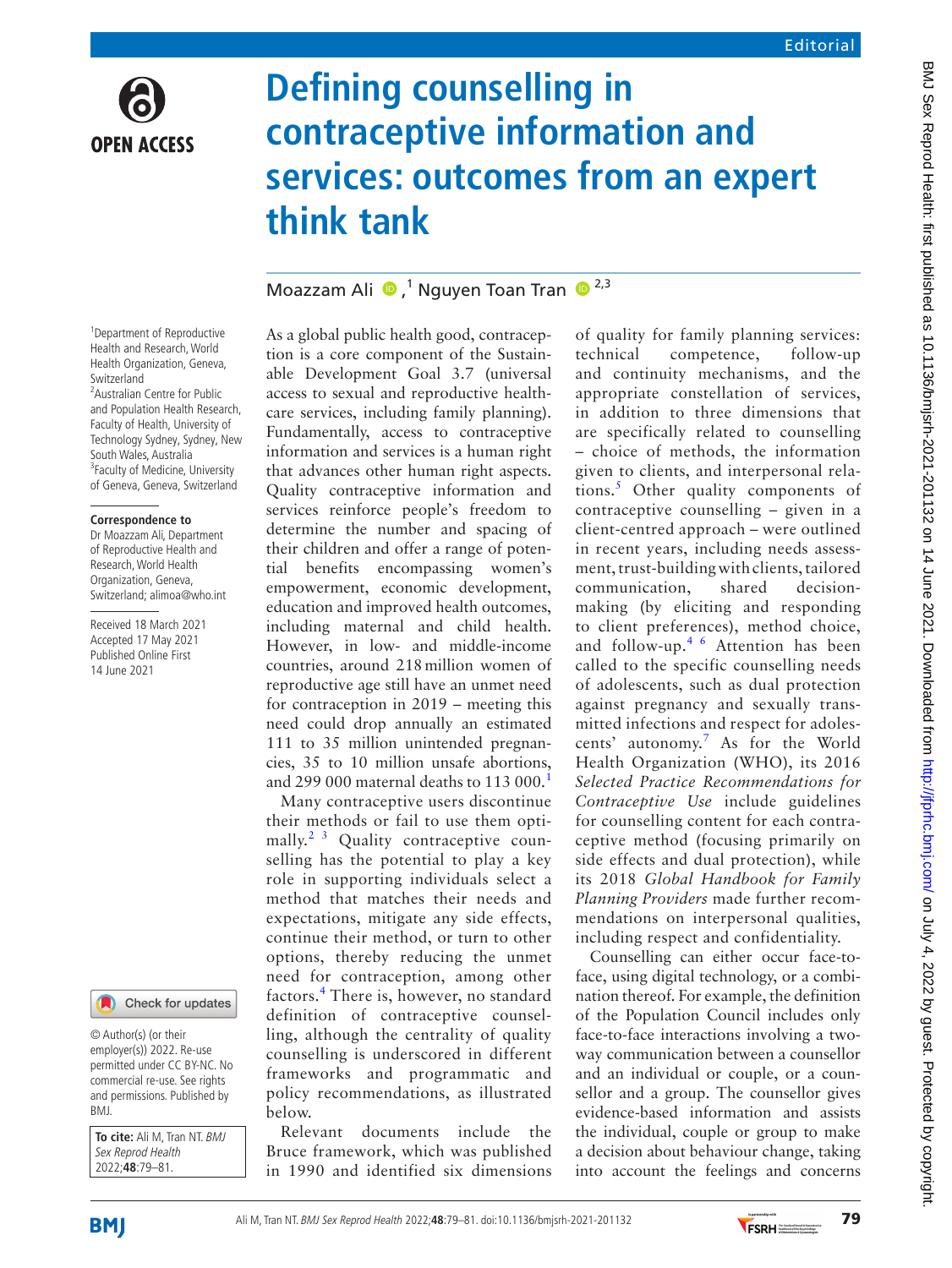of the client.<sup>8</sup> Other authors define counselling as an interactive process between a provider and a client intended to help the client achieve a reproductive health goal.<sup>[9](#page-2-2)</sup>

Drawing from the extant literature on the different dimensions of contraceptive counselling and following a systematic review on the effectiveness of counselling strategies for modern contraceptive methods, $10$ a think tank on the topic was held at WHO, Geneva in May 2019. The think tank gathered representatives from academia, implementing agencies and international organisations working in the contraception field (see Acknowledgements) and had the objective of identifying research and guidance gaps and other opportunities for improving the quality of contraceptive counselling. Notably, the discussions culminated in the development of a comprehensive definition of counselling, which can hopefully serve as a benchmark for further development, update and use by academia and implementing agencies. The definition reads as follows:

Contraceptive counselling is defined as the exchange of information on contraceptive methods based on an assessment of the client's needs, preferences, and lifestyle to support decision-making as per the client's intentions. This includes the selection, discontinuation or switching of a contraceptive method. The key principles are based on: coercionfree and informed choice; neutral, understandable and evidence-based information; collaborative and confidential decision-making process; ensuring respectful care, dignity, and choice.

The definition took into consideration the core dimensions articulated in the literature and mirrors the principles that were deliberated by the think tank: a two-way discussion and decision-making process between the client and provider, sharing objective and user-friendly information, and an approach fundamentally grounded in the rights to autonomy, dignity, privacy, respect and participation, among others.

Operationalising this comprehensive definition into clinical services will require a practical balance between the constraints inherent to resourcechallenged settings and achieving programmatic goals. Based on our client-oriented definition, reaching traditional programmatic goals, such as increasing couple-year protection and modern contraceptive prevalence, should be questioned from the perspective of clients' autonomy, freedom from coercion, and satisfaction. However, further research is needed to develop and test metrics that capture our definition dimensions of quality counselling and focus on clients' reproductive autonomy and empowerment in decision-making.

**Acknowledgements** The authors are grateful to the Bill and Melinda Gates Foundation, USA; The International Federation of Gynaecology and Obstetrics (FIGO), UK; Harvard School of Public Health, USA; HRH2030/Chemonics, USA; Ibis Reproductive Health, Institute of Tropical Medicine, Antwerp, Belgium; International Planned Parenthood Federation (IPPF), UK; Johns Hopkins Bloomberg School of Public Health Center for Communication Program (CCP), USA; MSI Reproductive Choices, UK; Population Council, USA; Population Services International (PSI), Tanzania; United Nations Population Fund (UNFPA); University of Cape Town, South Africa; United States Agency for International Development (USAID), USA; World Health Organization (WHO).

**Contributors** MA and NTT jointly wrote this editorial and contributed equally.

**Funding** This work has been supported by the UNDP-UNFPA-UNICEF-WHO-World Bank Special Programme of Research, Development and Research Training in Human Reproduction (HRP), a cosponsored programme executed by the World Health Organization (WHO).

**Disclaimer** This report contains the collective views of an international group of experts, and does not necessarily represent the decisions or the stated policy of the World Health Organization (WHO).

**Competing interests** None declared.

**Patient and public involvement** Patients and/or the public were not involved in the design, or conduct, or reporting, or dissemination plans of this research.

**Patient consent for publication** Not required.

**Provenance and peer review** Not commissioned; externally peer reviewed.

**Open access** This is an open access article distributed in accordance with the Creative Commons Attribution Non Commercial (CC BY-NC 4.0) license, which permits others to distribute, remix, adapt, build upon this work noncommercially, and license their derivative works on different terms, provided the original work is properly cited, appropriate credit is given, any changes made indicated, and the use is noncommercial. See: [http://creativecommons.org/licenses/by-nc/4.](http://creativecommons.org/licenses/by-nc/4.0/)  $0/$ .

#### **ORCID iDs**

Moazzam Ali<http://orcid.org/0000-0001-6949-8976> Nguyen Toan Tran <http://orcid.org/0000-0001-7134-7878>

### **REFERENCES**

- <span id="page-1-0"></span>1 Guttmacher Institute. Adding it up - investing in sexual and reproductive health in low- and middle-income countries. Fact Sheet. July, 2020. Available: [https://www.guttmacher.org/](https://www.guttmacher.org/sites/default/files/factsheet/adding-it-up-investing-in-sexual-reproductive-health.pdf) [sites/default/files/factsheet/adding-it-up-investing-in-sexual](https://www.guttmacher.org/sites/default/files/factsheet/adding-it-up-investing-in-sexual-reproductive-health.pdf)[reproductive-health.pdf](https://www.guttmacher.org/sites/default/files/factsheet/adding-it-up-investing-in-sexual-reproductive-health.pdf) [Accessed 17 Dec 2020].
- <span id="page-1-1"></span>2 Polis C, Bradley SEK, Bankole A, *et al*. *Contraceptive failure rates in the developing world: an analysis of demographic and health survey data in 43 countries*. New York: Guttmacher Institute, 2016. [https://www.guttmacher.org/report/](https://www.guttmacher.org/report/contraceptive-failure-rates-in-developing-world) [contraceptive-failure-rates-in-developing-world](https://www.guttmacher.org/report/contraceptive-failure-rates-in-developing-world)
- 3 Ali MM, Cleland JG, Shah IH, World Health Organization. *Causes and consequences of contraceptive discontinuation: evidence from 60 Demographic and Health Surveys*. Geneva: World Health Organization, 2012.
- <span id="page-1-2"></span>4 Dehlendorf C, Krajewski C, Borrero S. Contraceptive counseling: best practices to ensure quality communication and enable effective contraceptive use. *[Clin Obstet Gynecol](http://dx.doi.org/10.1097/GRF.0000000000000059)* 2014;57:659.
- <span id="page-1-3"></span>5 Bruce J. Fundamental elements of the quality of care: a simple framework. *[Stud Fam Plann](http://dx.doi.org/10.2307/1966669)* 1990;21:61–91.

**Twitter** Moazzam Ali [@Moazzam2000](https://twitter.com/Moazzam2000)